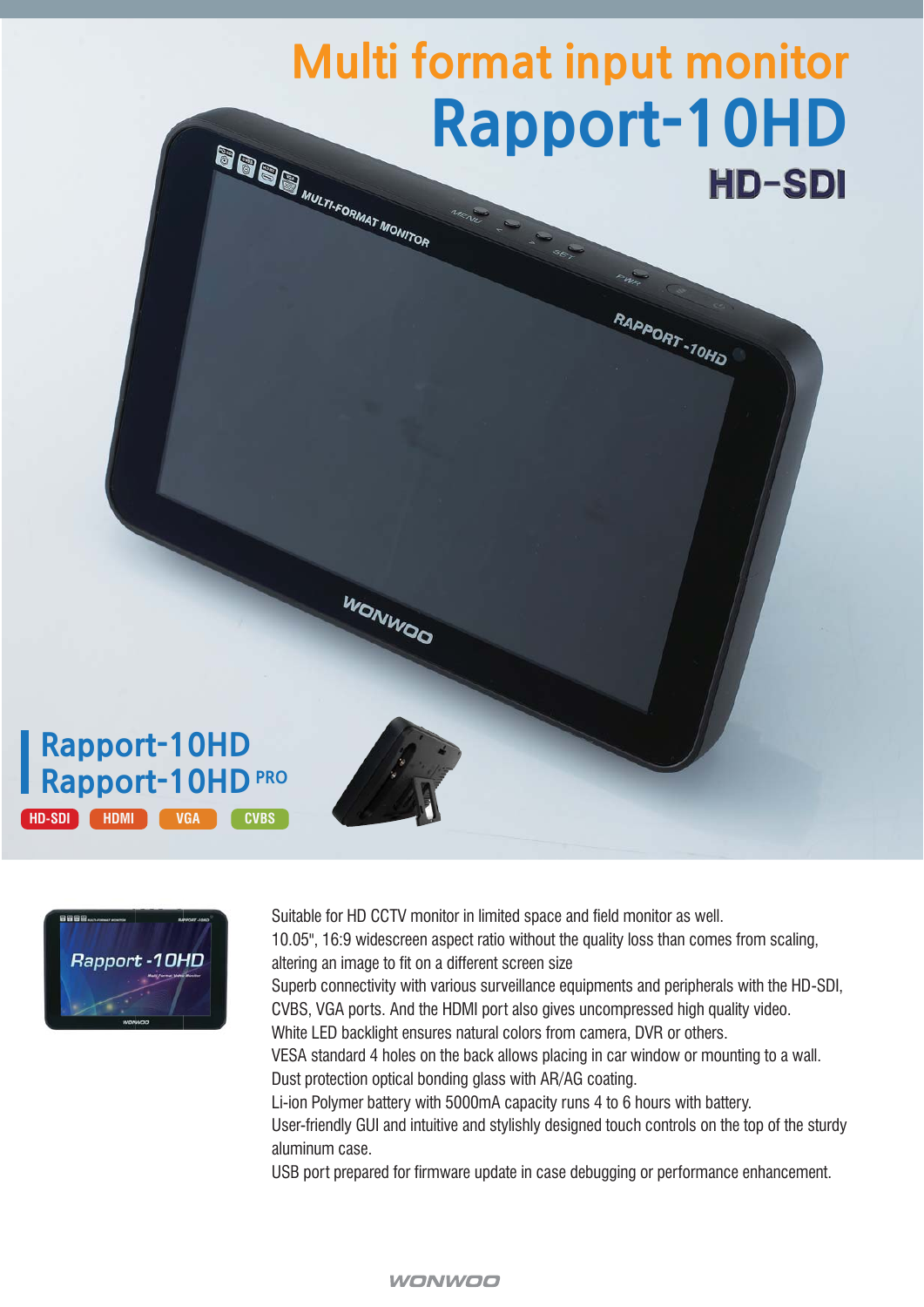**...** The multi format input monitor, which is the best for office demo, HD SDI camera test and evaluation, customer demo and exhibition or field monitor for installation of the HD SDI camera.





- Built-in 10.05" High resolution LCD
- Multi Format Video Input HDMI, HD-SDI, VGA, CVBS
- Auto detection input video formats
- 100% Digital Processing
- White LED BacklightV
- 4:3 and 16:9 screen aspect ratios
- User friendly GUI(Grapic user interface)
- Li-ion Polymer Battery with 5000 mAh capacity
- Runs 4 to 6 hours with Battery
- Optical Bonding Glass with AR/AG coating (Dust Protection)
- VESA standard 4 holes on the back
- Mount for in-car System
- Flush Type Stand
- Aluminum frame
- Power supply included

# *Features A handy OSD menu*

In the OSD menu, display setting, adjust audio volume, system of the product, and also possible to upgrade of the new firmware in the system.



### *All information of the camera come in sight*

The video input, power connection and audio input etc, kinds of video connected inforations are shown by the OSD (On Screen Display).



#### **WONWOO**